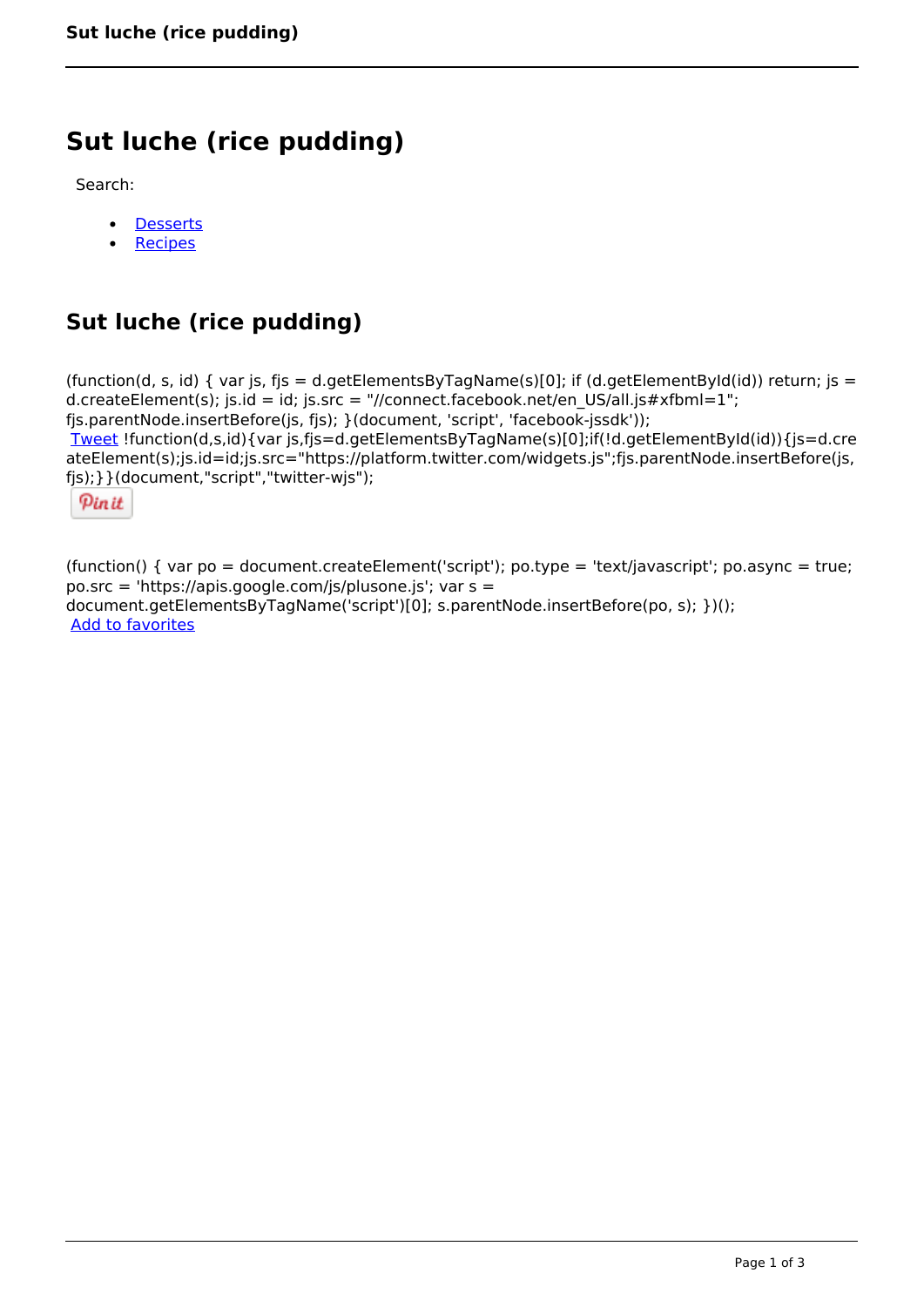## **Sut luche (rice pudding)**



Rate this recipe

0 people are cooking this [Count me in](https://www.naturalhealthmag.com.au/flag/flag/favorites/1495?destination=printpdf%2F1495&token=2001415ae46b5f9b87ae5c812bcd829a)

Looking for a sweet treat? We love this Sut luche (rice pudding) from Kenko Kitchen.

Ingredients (serves 8)

- 1.5L plant-based or full-cream milk
- 1.5L water
- 1 ½ cup[s brown rice](http://www.naturalhealthmag.com.au/nourish/brown-rice-and-vegetable-congee)
- $\bullet$  1/3 cup [stevia](http://www.naturalhealthmag.com.au/search/node?theme=nourish&keys=stevia) or xylitol
- Pinch salt
- 1 tbsp organic cornflour, optional

Topping

- 4 tbsp currants
- 1 tbsp rice malt syrup
- 2 tbsp pomegranate molasses

To serve